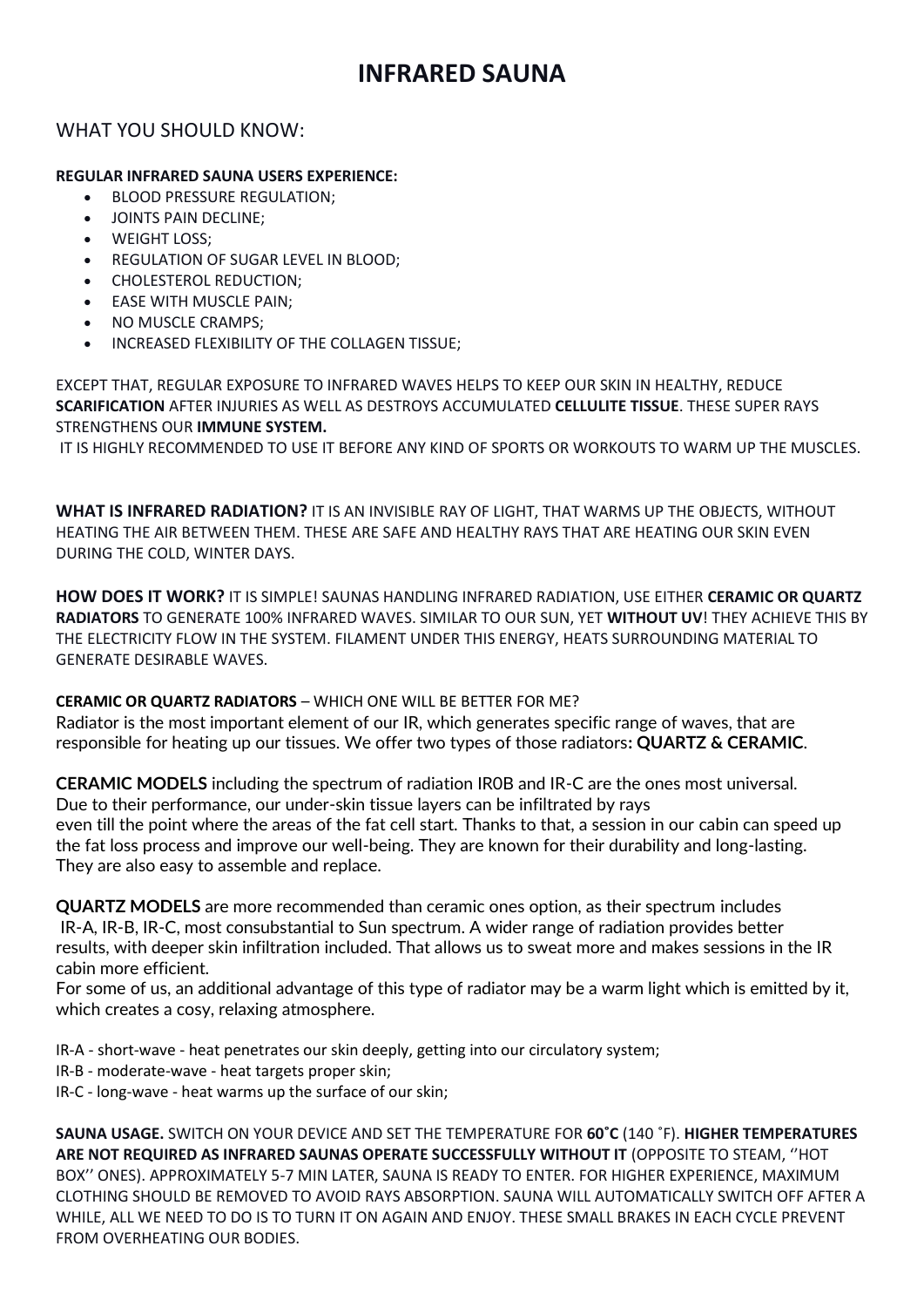**IS THAT SAFE?** INFRARED RADIATION IS REQUIRED FOR RIGHT FUNCTIONING OF ALMOST EVERY LIVING ORGANISM ON THE EARTH'S SURFACE. EXCEPT PRIVIDING A WARMTH, IT ALSO MAINTAIN THEIR CORRECT RINNING ON CELLULAR LEVEL.

## **SAFETY:**

Self-treatment of any disease with an infrared sauna is not recommended without direct supervision of a certified physician. If anything listed below applies to you, please consult your physician before using an infrared sauna: Obesity, low or high blood pressure, pregnancy, Cardiovascular conditions, any chronic conditions, haemophilia, pacemaker, diabetes, implants or you are on any medication that may have an adverse effect whilst using the sauna you must seek the advise of your GP prior to using the unit. Please note this list is not exhaustive. Additional factors to consider before using the sauna:

Menstruation - Heating of the low back area of women during the menstrual period may temporarily increase their menstrual flow. Some women endure this process to gain the pain relief commonly associated with their cycle whereas others simply choose to avoid sauna use during that time of the month Fever – an individual that has a fever should not use the sauna

Elderly - The ability to maintain core body temperature decreases with age. This is primarily due to circulatory conditions and decreased sweat gland function. The body must be able to activate its natural cooling processes in order to maintain core body temperature

Smoker - Smokers are not permitted in the sauna. The wood surface absorbs tobacco odour released from the pores of the body and will cause damage to the sauna and may cause allergic reactions to other clients Joint injury - you have a recent joint injury, it should not be heated for the first 48 hours after injury or until the hot and swollen symptoms subside. If you have joints that are chronically hot and swollen, these joints may respond poorly to vigorous heating of any kind. Vigorous heating may be contraindicated in cases of infections Children - The core body temperature of children rises much faster than adults. This occurs due to a higher metabolic rate per body mass, limited circulatory adaptation to increased cardiac demands and the inability to regulate body temperature by sweating. Consult with the child's Paediatrician before using the sauna. Anyone under 18 must be accompanied by an adult.

## **RECOMMENDATIONS FOR USE**

1. Stay hydrated! Drink plenty of fluids prior to, during and after your sauna session.

2. Towels, towels and more towels. Use at least 2-3 towels. Sit on one towel folded over several times for added cushioning. Put another towel on the floor to absorb excess sweat. A third towel may be useful to towel off excess sweat to keep you comfortable.

3. Lay off the booze. Drinking alcohol before using sauna is always a no-no. It can make you feel extra dehydrated in sauna.

3. No skin lotions. Do not apply any lotions or oils on the body or face when using the sauna as this may block your pores.

4. Do not eat anything for at least an hour or two before your sauna session. It is better to go in a sauna with an empty stomach to be more comfortable.

5. Listen to your Body. Take care not to overheat during your first few sessions. If you feel lightheaded, have a queasy stomach, or start to get a headache, terminate session immediately. As the body continues to adjust, sweating can increase dramatically and body temperature regulation becomes more effective. An increase in heartbeat of up to 30% above the resting pulse is generally considered safe, unless a medical or heart condition requires keeping your pulse rate lower.

6. Sauna Session Timer. Start Slowly When you first begin to use your infrared sauna. After you begin to break a sweat, a 10 -20 minute session is recommended. For the first week to two weeks, schedule your far infrared sauna sessions every other day. Do not exceed 60 minutes in the sauna per session.

7. Sit up straight. While lying across the bench is totally fine (and relaxing) we recommend to sitting up to really reap the benefits . This way the heaters will be directly aimed at the front and back of your body. You want your body to absorb as much of the infrared as possible so you want infrared directly at your body core. Both back and front. 8. Cool down and shower. After the session is over, do not immediately jump in the shower. Since your body was heated up during session it will continue to sweat even after the heaters are off. Sit in the sauna with door open and allow the body to sweat off. Once you feel comfortable enough, take a warm (or cool) shower to rinse the sweat off your body completely.